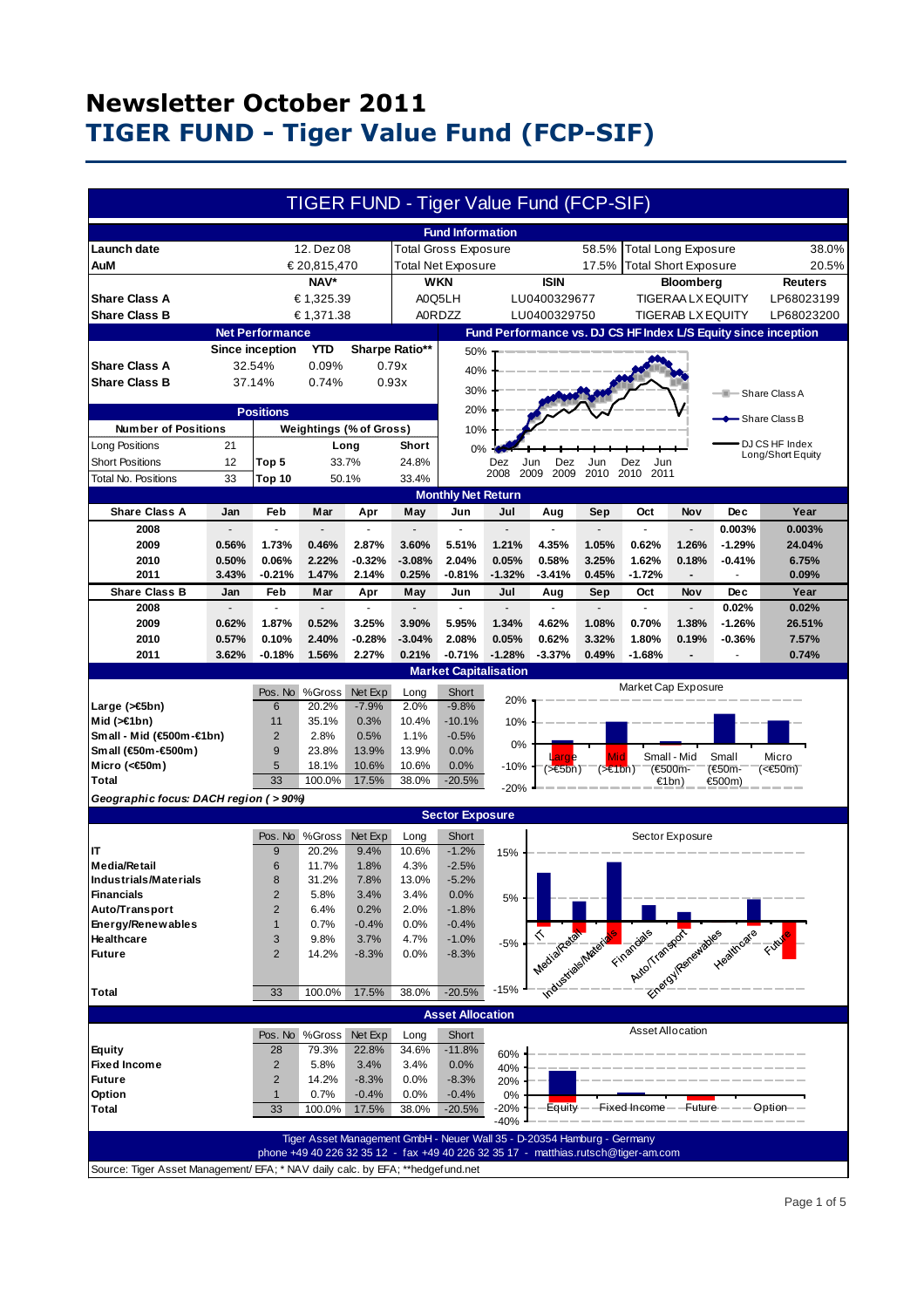# **Tiger Value Fund – October 2011**

## **O Returns: -1.72% (class A)/-1.68% (class B)**

 In October the Tiger Value Fund had a negative net return of 1.72% for share class A and 1.68% for share class B, making a cumulative positive net return of +0.09% / +0.74% in the year-to-date and  $+32.54\%$  /  $+37.14\%$  since inception (share class A/B).

## **O Commentary: Unfavorable exposure in challenging markets**

We entered the month of October with 22% net adjusted exposure and decided to protect the assets lowering the net adjusted exposure to around 14% after the market had dropped around 5%. As a result we missed the market rally and unfortunately couldn't manage to recoup our losses from the beginning of the month also because many of our small caps didn't participate in the rebound. We continued to reduce our small cap book with lower trading volumes to below 15% of the assets and focused on investments with sufficient trading volumes.

While our largest attributers Celesio and Stada added positively with  $+79bp$  to the Fund's performance, Francotyp-Postalia and BWIN.PARTY cost the fund 65bp in October. BWIN.PARTY shares suffered as investors were disappointed after the US gambling fair that the liberalization in the US may take longer than expected. In addition in Germany 15 states proposed a less liberal online gambling law compared to Schleswig-Holstein's (SH) law. But since SH already has a liberal online gambling law in place and the 15 German states probably will not be in the position to pass a EU conform gambling law this year this actually would be good news for our holdings in BWIN.PARTY and bet-at-home. Online gambling operators could operate under the new favorable SH gambling law in Germany.

Our Future hedges cost the fund -73bp and our single shorts resulted in a loss of -85bp.

## **O Discussion: Rheinmetall AG – Too much fear about delays in Defence**

Rheinmetall (RHM GY, Eur 33), a leading supplier for defence and automotive technology with above Eur 4bn in revenues, is trading 50% below its year high at a two year low. Most analysts recently turned negative after the profit warning and in light of the deteriorating order momentum in its defence division and uncertain outlook for Automotive in 2012.

In contrast to the market we would expect RHM to book substantial orders from Middle East/Asia short to mid-term, strengthening its already strong order backlog which currently stands 70% above the order backlog in 2007. Further the defence division offers 5-10 years of visibility with continued global growth in defence budgets of  $>$  5% annually.

Our SOTP valuation implies that the defence division is currently for free if the company would spinoff its automotive division which was actually the plan prior to the start of the financial crisis in summer. Given its stable cash flows from the defence division, strong market positioning and potential catalysts the company's valuation looks undemanding. On our numbers the stock is trading at 6x PER 2012, 4x EV/EBITDA 2012 and 0.9x Price-to-Book substantially below its long term trading multiples.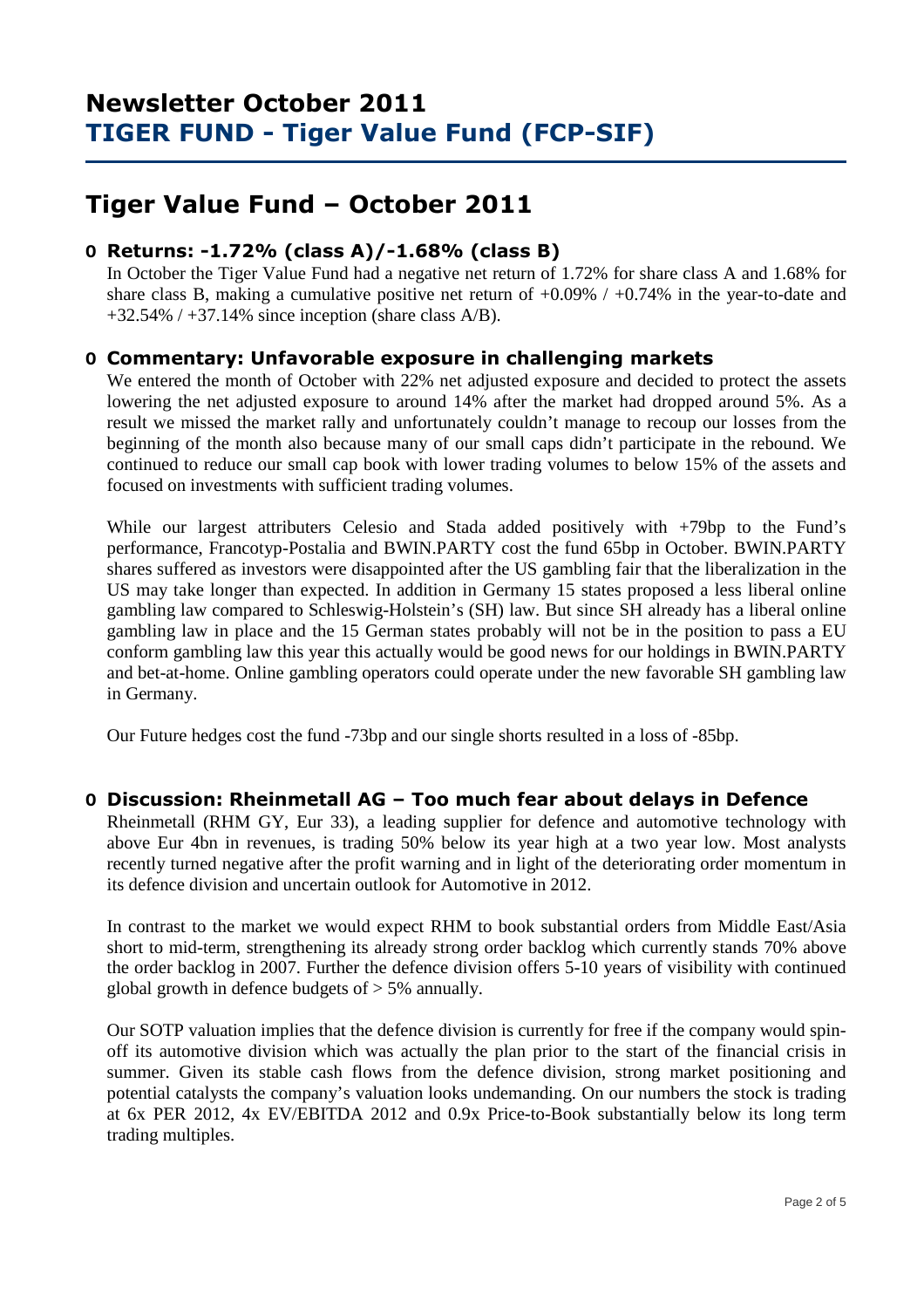### **o Outlook: Markets – what's next?**

When looking at the October market rallies around the world, it seemed that markets didn't really care about fundamentals and the still unsolved sovereign debt crisis. Markets were challenging, and therefore luck and fortune played a greater part to collect performance than any fundamental reasoning. Good for the ones who were there on the right time and acting in the right way.

Currently the German market is not expensive, trading below 10x PER 2012 which compares to a 20y average PER of above 13x and the trough of below 8x in Oct 2008. So what is the reason for being negative? The sovereign debt crisis: European politicians have still not found a solution to their debt problems. The 50% haircut for Greece and the announced bank recap is not sufficient to solve the problems. Now Italy is in the focus and the European problem is spreading at an alarming rate. Italian yields are now above 7%. Spanish yields are almost 6.5% after having been 5.5% only two weeks ago.

The only saviour in the short term is, if the ECB would start to do a large quantitative easing such as in the US. However, Germany and the ECB are strongly opposing this so far; while we think that this might happen eventually, things may have to get much worse first. We are prepared for volatile European equity markets and will likely to keep the Fund at low exposure levels.

If you require further information or have any questions regarding the fund, how to invest in the fund or anything else please feel free to contact us via phone at +49(0)402263235-12 or e-mail at matthias.rutsch@tiger-am.com. Our next subscription deadline for the Tiger Value Fund is 23 November 2011, 5pm.

## *The Tiger Value Fund Desk, 17th November 2011.*

 *Matthias Rutsch Marc Schädler*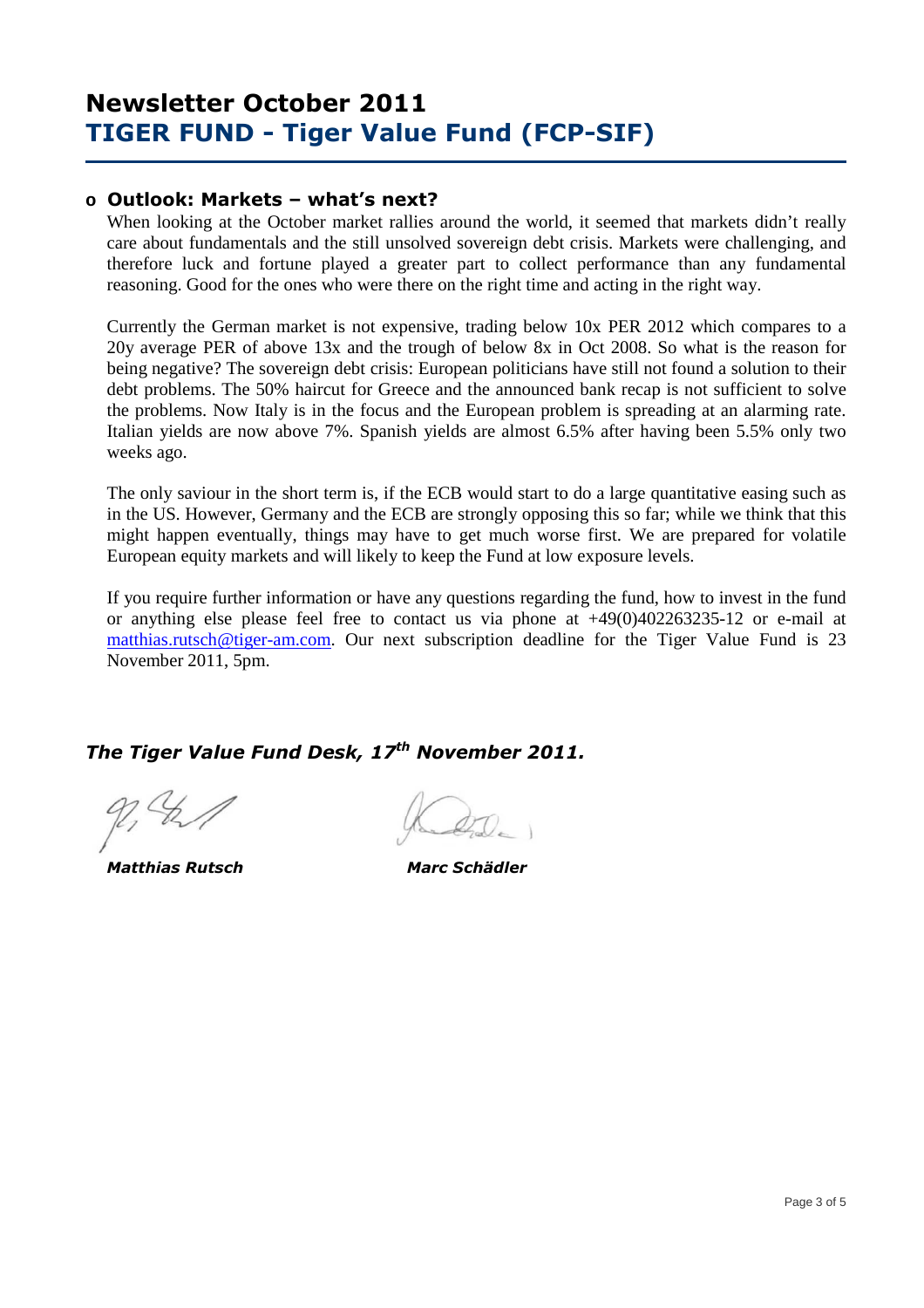### **Objectives**

The objective is to identify undervalued companies with external catalysts and/or initiate pro-active measures to create shareholder value. The fund aims for a 5 year return of 10-15% p.a. with strong focus on capital preservation.

### **Investment Strategy**

The Investment Advisor is a fundamental long-short equity stock-picker. The fund seeks undervalued small and midcap companies where a number of issues, which in our opinion can be improved, are sub-optimizing the company's public market value. For each position we perform a detailed research process including a 360 degree research approach and 10 point scoring system.

The managers foresee a direct dialog with the company as well as with other shareholders to support management to initiate value creating measures. Their partner network i.e. other shareholders, consultants, sector experts, media etc. will help to impact positive change.

The fund intends to engage in 15-30 long investments with a target net long exposure of around 50%. The geographic focus is likely to be Germany, Switzerland and Austria.

| <b>Fund Information</b>   |                               | <b>Fee Structure and Risk Management</b> |                           |  |  |  |  |
|---------------------------|-------------------------------|------------------------------------------|---------------------------|--|--|--|--|
| Currency                  | <b>EUR</b>                    | Admin/Custodian Fee                      | Up to 0.49%               |  |  |  |  |
| Legal Entity              | <b>FCP-SIF</b>                | Advisory (Mgmt) Fee                      |                           |  |  |  |  |
| <b>Fund Domicile</b>      | Luxembourg                    | Share Class A                            | 2.0%                      |  |  |  |  |
| <b>Fund Structure</b>     | Open-ended multi-class        | Share Class B                            | 1.5%                      |  |  |  |  |
| Style mandate             | Long/Short and Value Activist | Performance Fee                          |                           |  |  |  |  |
| <b>Investment Minimum</b> |                               | Share Class A                            | 20%                       |  |  |  |  |
| Share Class A             | € 125,000                     | Share Class B                            | 15%                       |  |  |  |  |
| Share Class B             | € 5,000,000                   | Hurdle Rate                              | None                      |  |  |  |  |
| Sub. Frequency            | Monthly                       | <b>Highwater Mark</b>                    | Yes.                      |  |  |  |  |
| Red. Frequency            | Monthly                       | Eligible Investors                       | See Issue Document        |  |  |  |  |
| <b>Redemption Notice</b>  |                               | Leverage                                 | Maximum 200% of NAV       |  |  |  |  |
| Share Class A             | 3 months                      | Fund Benchmark                           | DJ CS HF Index L/S Equity |  |  |  |  |
| Share Class B             | 6 months                      |                                          |                           |  |  |  |  |

### **Fund Advisor Details and Service Providers**

| <b>Investment Advisor</b> | Tiger Asset Management GmbH; Neuer Wall 35; D-20354 Hamburg        |
|---------------------------|--------------------------------------------------------------------|
| <b>Contact</b>            | Matthias Rutsch, +49 40 226 32 35 12, matthias.rutsch@tiger-am.com |
| <b>Sub-Advisor</b>        | PHZ Privat- und Handelsbank Zürich AG                              |
| <b>Management Company</b> | Alceda Fund Management SA                                          |
| <b>Prime Broker</b>       | SEB AB                                                             |
| <b>Administrator</b>      | European Fund Administration SA                                    |
| <b>Custodian</b>          | SEB SA                                                             |
| <b>Auditor</b>            | <b>PriceWaterhouseCoopers</b>                                      |